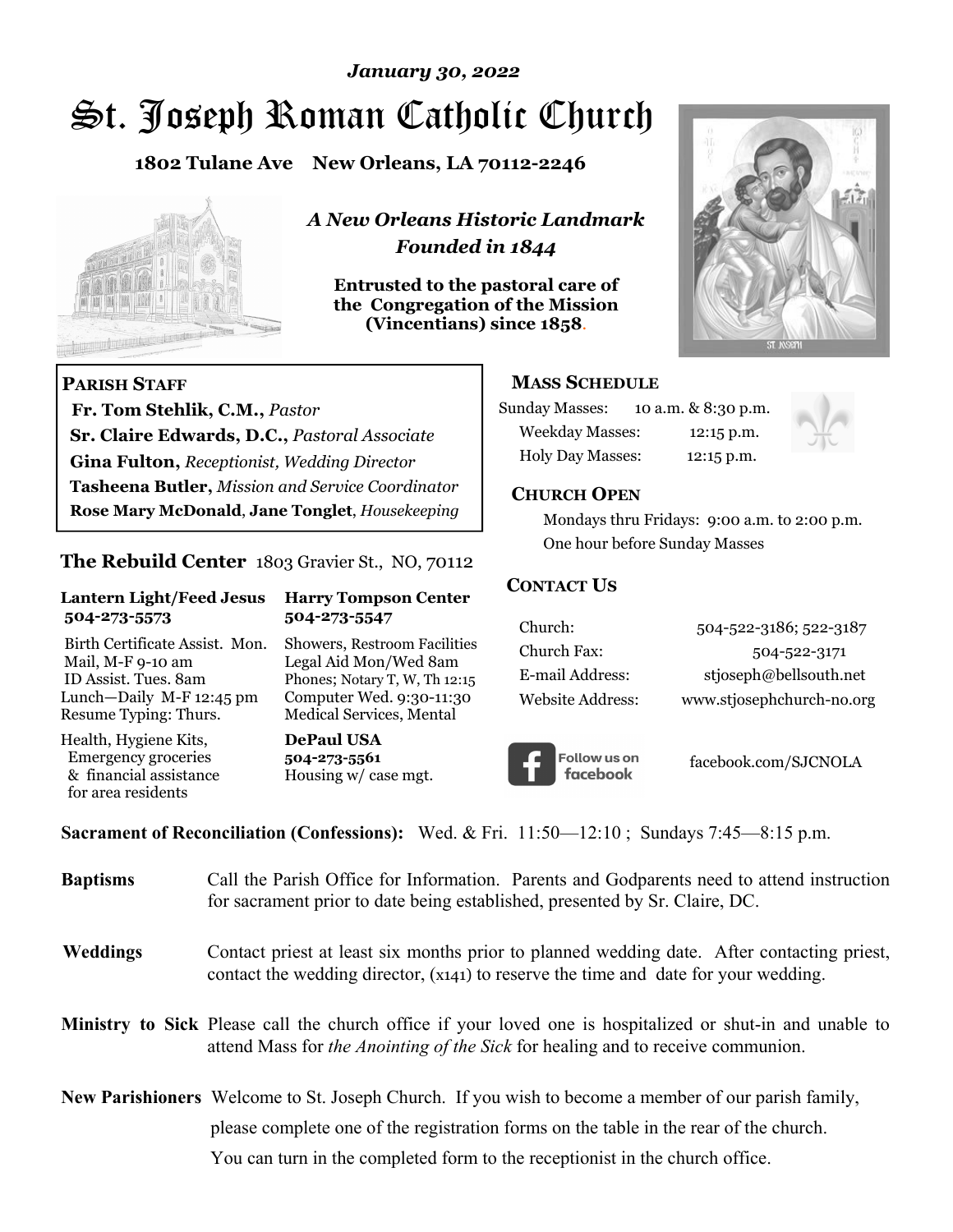# **Fourth Sunday in Ordinary Time January 30, 2022**



 **10:00 am Carolyn Williams +; Domingo Lara +; Rosalie Blady +** 

 **8:30 pm** *St. Joseph Parishioners and Benefactors*

| Monday, January 31, 2022-St. John Bosco         | <i>Sunday, Jan. 30, One in Faith <math>#1046</math></i> |
|-------------------------------------------------|---------------------------------------------------------|
| 12:15 pm Craig Ford Family                      | <b>READINGS FOR THE WEEK</b>                            |
| Tues, February 1, 2022-                         | Mon: 2 Sm 15:13-30; 16:5-13; Ps 3; Mk 5:1-20            |
| 12:15 pm Barry Kirn                             | Tues: 2 Sm 18:9-30 - 19:3; Ps 86; Mk 5:21-43            |
| Wed., February 2, 2022-Presentation of the Lord | Wed.: Mal 3:1-4; Ps 24; Heb 2:14-18; Lk 2:22-40         |
| 12:15 pm Fatherhood; Diann Reed +               | Thurs: 1 Kgs 2:1-12; 1 Chr 29:10-12; Mk 6:7-13          |
| Thursday, February 3, 2022—St. Blase            | Fri: Sir 47:2-11; Ps 18:31, 47, 50, 51; Mk 6:14-29      |
| 12:15 pm Marca Family                           | Sat.: 1 Kgs 3:4-13; Ps 119:9-14; Mk 6:30-34             |
| Friday, February 4, 2022—                       | Sunday: Is 6:1-2a, 3-8; Ps 138:1-5, 7-8;                |
| 12:15 pm Carolyn Gassiot +; Myron Guillory +    | 1 Cor 15:1-11 [3-8, 11]; Lk 5:1-11                      |
|                                                 |                                                         |

#### **YOUR PRAYERS ARE ASKED FOR THE FOLLOWING PARISHIONERS , WHO ARE IN NEED OF HEALING:**

 Dorothy Alexander, Beatrice Augustin, Anthony Blaise, Clarke Bordelon, Lawrence & Mamie Brown, Angelle Campbell; John & Cindi Caron, Ellen Carty, Betsy Conners, Sue Dakote, Gretchen Delo, Joyce Delo, Mary Duet, John & Kathleen Gebbia, John & Sylvia Powell, Joseph Delay, Terry Eggleston, Linda Elwood, Francis Frught, Heather Faircloth, June & Mark Eiserloh, Frances Fiegler, Shirley Gaither, Nancy Hale, CHF, Roselyn Hansen, John Hakanson, Sarah Hollier-Watkins, Jim Karam, Bill Kroetz, Nowell Lacking, Ken & Bette Kussman, Landy Lanza, James Leung, Andrew Marino, Sara Marino, Troy Martinez, Karen McCoy, Donna Moore, Frank Morales, Mosella S. Newman, Maura O'Donovan, CHF, Joyce Randolph, Tina Roderfeld, Bernie Saul; Julius Saul; Pippy Sanders, Anthony, Donnie and Jennie Satcher, Louise Sonnier, Mel & Gaspar Schiro; Theard Simms, Virginia Stehlik, Diedra Steibing, Malcolm Taylor, Jane Tonglet, Fritz Tripkovich, Corliss Truhill, Georgiana Prevost, Martha A. Treen, Marion Vaughn, Warren Webster, Ozzie Welch, Mary Willis, Lynn Williams, Billy & Gladustine Windham.

# Celebrating Black History Month

The story of Black History Month begins in 1915, half a century after the Thirteenth Amendment abolished slavery in the United States.

That September, the Harvard-trained historian Carter G. Woodson and the prominent minister Jesse E. Moorland founded the Association for the Study of Negro Life and History (ASNLH), an organization dedicated to researching and promoting achievements by Black Americans and other peoples of African descent. Known today as the Association for the Study of African American Life and History (ASALH), the group sponsored a national Negro History week in 1926, choosing the second week of February to coincide with the birthdays of Abraham Lincoln and Frederick Douglass. The event inspired schools and communities nationwide to organize local celebrations, establish history clubs and host performances and lectures.

In 1976, President Gerald Ford officially recognized Black History Month , calling upon the public to "seize the opportunity to honor the too-often neglected accomplishments of Black Americans in every area of endeavor throughout our history." This year St. Joseph Church will highlight the lives of African Americans in New Orleans and their contributions to society.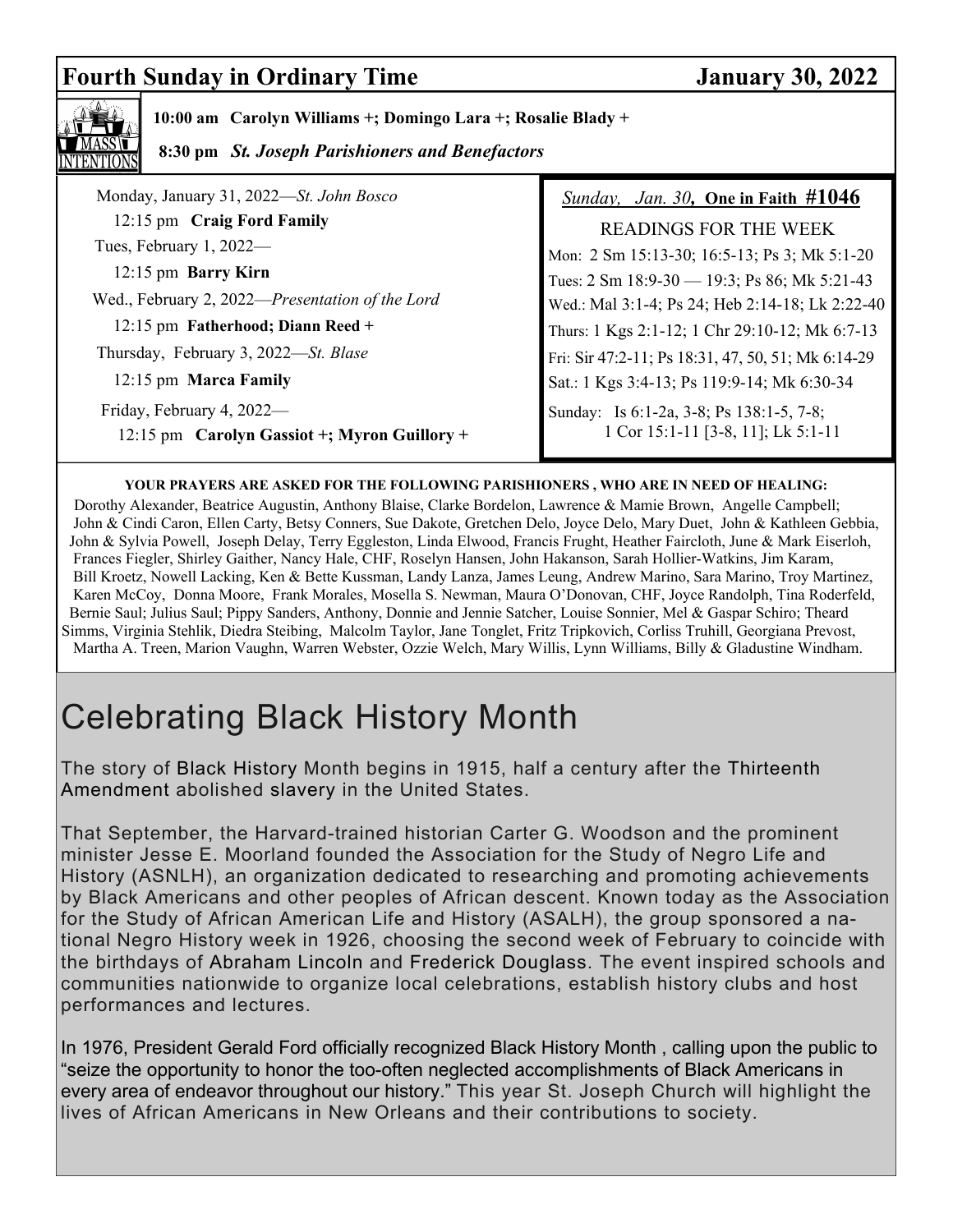**Faith, hope, and love remain, these three; but the greatest of these is love**.*— 1 Corinthians 13:13*

| This last week of Jan. is Catholic Schools Week. The second<br>collection this Sunday is to support Catholic schools.                                                                                                                                                                                                           | <b>TREASURE &amp; STEWARDSHIP</b>                               |
|---------------------------------------------------------------------------------------------------------------------------------------------------------------------------------------------------------------------------------------------------------------------------------------------------------------------------------|-----------------------------------------------------------------|
| The Vietnamese New Year Festival Opening Ceremony will be<br>celebrated on Friday, February 4, 2022, at 6:30 PM at Mary Queen<br>of Vietnam Church, 5069 Willowbrook Dr., New Orleans.<br>Mass for Victims and Survivors of Violence will be celebrated next<br>Sunday, February 6, 2022, at 11:00 a.m. in St. Louis Cathedral. | January 23, Parish \$7,763.00<br>Thank you for your generosity! |

ANNULMENT WRITING WORKSHOP The Archdiocese of New Orleans will offer a writing workshop for persons seeking an annulment in the Catholic Church or for persons responding to an annulment. The workshop will be held at St. Benilde Parish in Metairie. The series will be for five (5) Tuesdays, January 25, February 1, February 8, February 15 and February 22, 2022. Hours are 7:30 p.m. – 9:00 p.m. The materials for the series cost \$25.00. To register go to our website https://nolacatholicfla.regfox.com/ annulment-writing-workshop. For more information, please call Cathy, 504- 861-6243.



### **TODAY'S READINGS**

**First Reading** — God appoints Jeremiah as prophet to the nations (Jeremiah 1:4-5, 17-19).

**Psalm** — I will sing of your salvation (Psalm 71).

**Second Reading** — Love with its many facets is the most important of the virtues (1 Corinthians 12:31 — 13:13).

**Gospel** — When Jesus claims his salvific mission is for all people, not just the Jews, he is expelled by the enraged members of the synagogue (Luke 4:21-30)

### **TO BE A PROPHET**

 Today's readings show us what it is like to be a prophet. As Jeremiah recounts his call, God warns him that he will need strength and perseverance to withstand the hostility he will face from "Judah's kings and princes" and "its priests and people" (Jeremiah 1:18b). God also assures him that they "will not prevail over you, for I am with you" (1:19). The psalm reflects both of these struggles as well as deliverance from them ("salvation").

 This is exactly what Jesus experiences in today's Gospel. After he claims that his own mission is the same as what Isaiah proclaimed, at first the people marvel at his "gracious words" (Luke 4:22). Soon, however, they become suspicious, skeptical, and hostile, even threatening to kill him. But just as God promised to deliver Jeremiah, so Jesus "passed through the midst of them and went away" (4:30)

## **Pope Francis'** *February* **Intention**

*For religious sisters & consecrated women* We pray for religious sisters and consecrated women; thanking them for their mission and their courage; may they continue to find new responses to the challenges of our times.

### **SANCTUARY CANDLE AND MASS INTENTIONS**

 The Sanctuary Candle this week is in memory of **Myron Guillory.** To reserve the Sanctuary Candle in memory of someone/special intention, call the church office (504-522-3186). The offering is \$15 for one week. The offering for Mass intentions is \$5.00.

### **CHARTER FOR THE PROTECTION OF CHILDREN AND YOUNG PEOPLE**

In response to the Charter for the Protection of Children and Young People from the United States Conference of Catholic Bishops, the Archdiocese of New Orleans continues to make the Hot Line available for anyone who has been hurt or sexually abused by anyone who works for the Church. The Hot Line continues to be available; the number is (504) 522-5019. In continuing our commitment to support and to heal, we invite and encourage individuals who have been hurt or sexually abused recently or in the past by clergy, religious or other employees of the Archdiocese to call our Hot Line and your message will be received confidentially by a mental health professional. Anyone can make a direct call during regular business hours to the Victims' Assistance Coordinator at (504) 861-6253.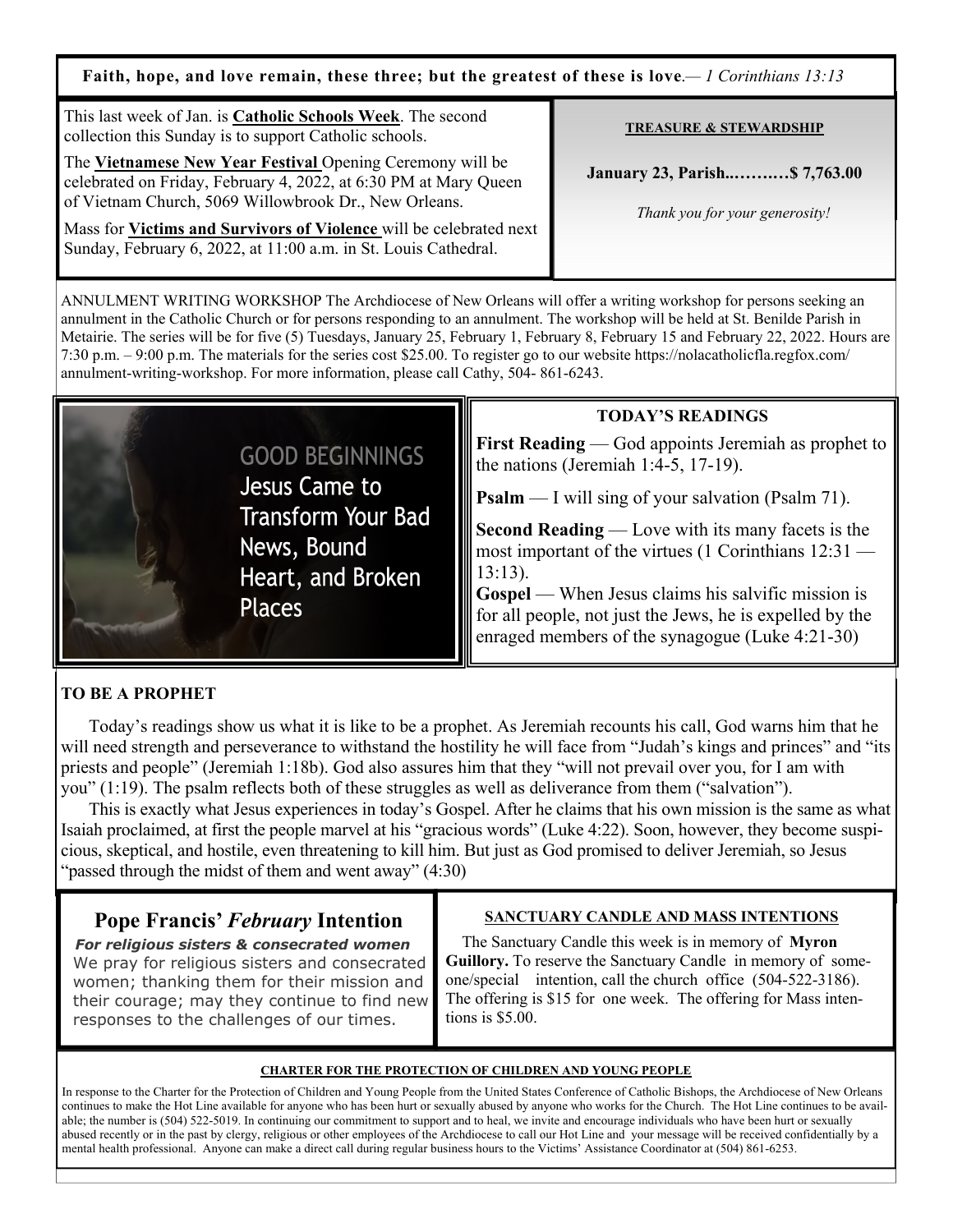**Homer A. Plessy** Born: March 17, 1863 Died: March 1, 1925



Homer Adolph Plessy was the second of two children in a French-speaking Creole family in New Orleans, LA. His father, a carpenter named Joseph Adolphe Plessy, and his mother, a seamstress named Rosa Debergue, were both mixed-race free people of color. Joseph Adolphe Plessy died in 1869. Two years later in 1871, Homer's mother married Victor M. Dupart, a clerk for the U.S. Postal Service who supplemented his income by working as a shoemaker. Plessy's stepfather was politically engaged, having paid poll taxes in 1869 and 1870 in order to vote. He also joined the Unification Movement of 1873, a civil rights movement promoting political equality, racial unity, and an end to discrimination in Reconstruction-era Louisiana.

Plessy followed his stepfather and became both a shoemaker and a political activist. During the 1880s, he worked at Patricio Brito's shoe-making business in New Orleans's French Quarter. He married nineteen-year-old Louise Bordenave at St. Augustine Church in 1888.

 His political involvement began in the post-Reconstruction 1880s. In 1887, he served as vice-president of the fifty-person Justice, Protective, Educational, and Social Club, a group dedicated to reforming public education in New Orleans.

Like many of the *gens de couleur* (the class consisting of free Creole people of colour in Louisiana), Plessy could easily have passed for white, and he described himself as "seven-eighths Caucasian and one-eighth African blood," which nonetheless made him "colored" under the terms of the Separate Car Act of 1890. But he and other light-skinned Creoles chose not to turn their backs on their African ancestry and tried to protect the rights that they believed were guaranteed to them by the Fourteenth Amendment to the U.S. Constitution (which, among other things, prohibited the states from denying to anyone "the equal protection of the laws"). On June 7, 1892, Plessy walked into the Press Street Depot in New Orleans, bought a first-class ticket to Covington, and boarded the East Louisiana Railroad's Number 8 train, fully expecting to be forced off the train or arrested—or both. As the train pulled away from the station, the conductor asked Plessy if he was a "colored" man; Plessy said he was, and the conductor told him to move to the appropriate car, which Plessy refused to do. Plessy told the trainman that he was an American citizen, that he paid for a firstclass ticket, and that he intended to ride in the first-class car. Plessy was arrested and forcibly dragged off the train. After a night in jail, Plessy appeared in criminal court before Judge John Howard Ferguson to answer charges of violating the Separate Car Act. Plessy failed in court, and his subsequent appeal to the state supreme court (in *Ex parte Plessy*, 1893) was similarly unsuccessful. An appeal to the U.S. Supreme Court followed. On May 18, 1896 the Supreme Court ruled on the case that bore the names of Plessy and Ferguson. (*Plessy* v. *Ferguson*) upheld the Separate Car Act, holding that the law violated neither the Thirteenth Amendment (because it did not reimpose slavery) nor the Fourteenth Amendment (because the accommodations provided to each race were equal). The decision solidified the establishment of the Jim Crow era.

Shortly after the Supreme Court decided the case, Plessy reported to Ferguson's court to answer the charge of violating the Separate Car Act. He changed his plea to guilty and paid the \$25 fine. For the rest of his life, Plessy lived quietly in New Orleans, working as a labourer, warehouseman, and clerk. In 1910 he became a collector for a Black owned insurance company and continued to be active in the African American community's benevolent and social organizations, such as the Société des Francs-Amis and the Cosmopolitan Mutual Aid Association.

Plessy died on March 1, 1925 and is buried at St. Louis Cemetery #1 in New Orleans. On February 10, 2009, Keith Plessy and Phoebe Ferguson, descendants of the players on both sides of the Supreme Court case announced the formation of the Plessy & Ferguson Foundation for Education, Preservation and Outreach. The foundation will work to create new ways to teach the history of civil rights through film, art, and public programs designed to create an understanding of this historic case and its effect on the American conscience. On February 12, 2009, the Plessy & Ferguson Foundation of New Orleans honored the successes of the civil rights movement by taking part in the placing of a historical marker at the corner of Press and Royal Streets, the site of Homer Plessy's arrest in New Orleans in 1892. A portion of Press Street was renamed after Plessy in 2018.

On January 5, 2022, Homer Plessy was pardoned by John Bel Edwards, Governor of Louisiana, posthumously relieving Plessy of the conviction.

St Joseph Church honors the contributions of Notable New Orleanians

Black History Month 2022